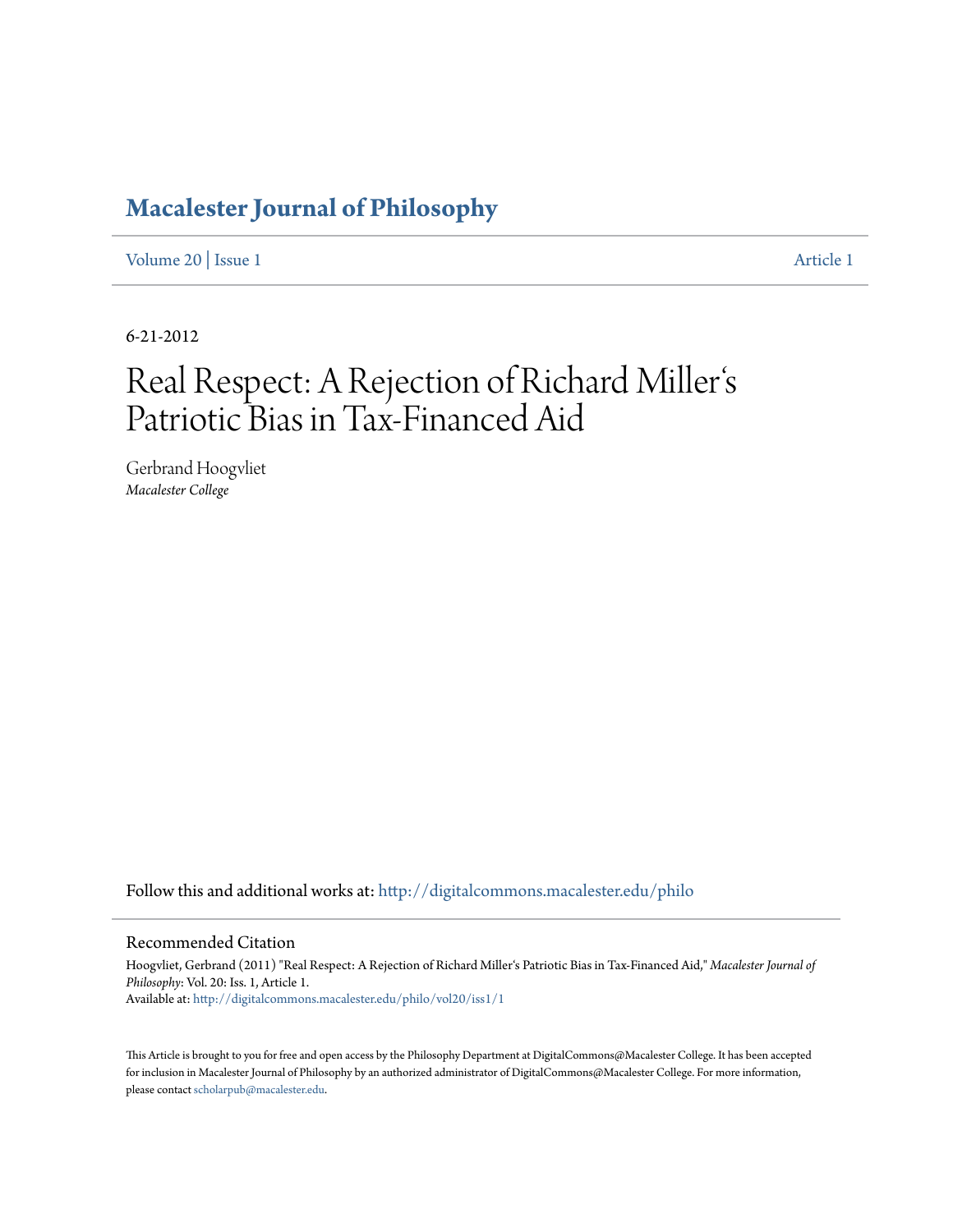## **REAL RESPECT: A REJECTION OF RICHARD MILLER'S PATRIOTIC BIAS IN TAX-FINANCED AID**

### *Gerbrand Hoogvliet*

 $\overline{a}$ 

**Abstract** This paper analyzes Richard W. Miller's argument for favoring compatriots in the allocation of tax-financed aid. It argues that Miller's patriotic bias is derived via an incorrect framing of the problem. It furthermore contends that Miller's notion of equal respect is too uninformative to ground such a patriotic bias. A better definition of respect in terms of human rights is offered. This definition is more informative but fails to uphold the stringent bias Miller argues for.

National borders occupy a curious position in political philosophy and ethics. Their existence and location is often the result of mere historical accident. Yet, despite this arbitrary nature, the nation states defined by these borders are often chosen as the primary actors in theories of international relations. Similarly in ethics, there is a tension between the fact that citizenship seems morally arbitrary, insofar as it is usually bestowed upon persons at birth, and on the other hand the moral obligations that participation in a particular society seem to give rise to. In the context of global poverty national borders take on another moral dimension since they often, as Michael Blake puts it, "divide not simply one jurisdiction from another, but the rich from the poor as well $"$ <sup>1</sup>.

Michael Blake, "Distributive justice, state coercion, and autonomy", *Philosophy and Public Affairs* 30, no. 3 (2001), 257.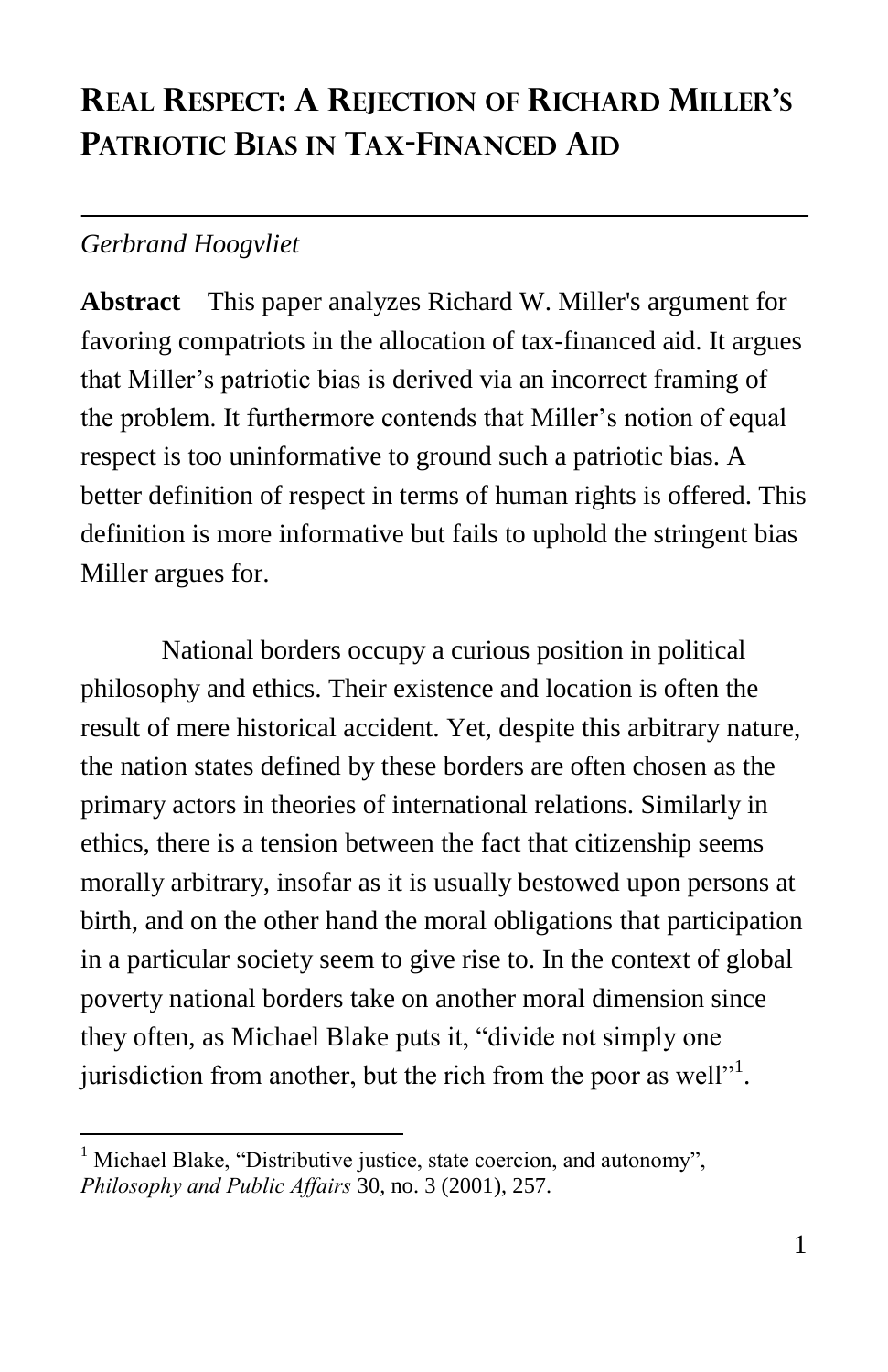Given the grim facts of poverty in many parts of the world, the question of whether wealthier nations are morally allowed to favor their own citizens over foreigners in dire need becomes an important one.

Richard Miller, in his contribution to the anthology *The Political Philosophy of Cosmopolitanism*, entitled "Cosmopolitan" Respect and Patriotic Concern", provides a universalist defense of such a favoritism. He argues that on the basis of the principle of equal respect for all persons we are in fact obligated to prioritize our compatriots when it comes to tax-financed aid. He argues that a violation of such a patriotic bias would entail disrespectful treatment of our fellow citizens and would lead to an excessive loss of social trust. Given that breaking the principle of equal respect is wrong, violation of the patriotic bias is also wrong. We are thus morally obligated to prioritize compatriots in the administration of such aid.

In this paper I will argue against the position put forward by Richard Miller. I will begin with an exposition of his argument. For the benefit of the reader I will also provide a brief explanation of concepts found in John Rawls's *Justice as Fairness: A Restatement*, that are important to a proper understanding of Miller's position. I will then provide my own critique, focusing firstly on what I hold to be an improper framing of the issue, followed by a more fundamental criticism of the notion of equal respect used by Miller. I will show his definition of equal respect to be uninformative and anemic and will proceed to redefine this concept in a more substantial way by appealing to the philosophical literature on human rights.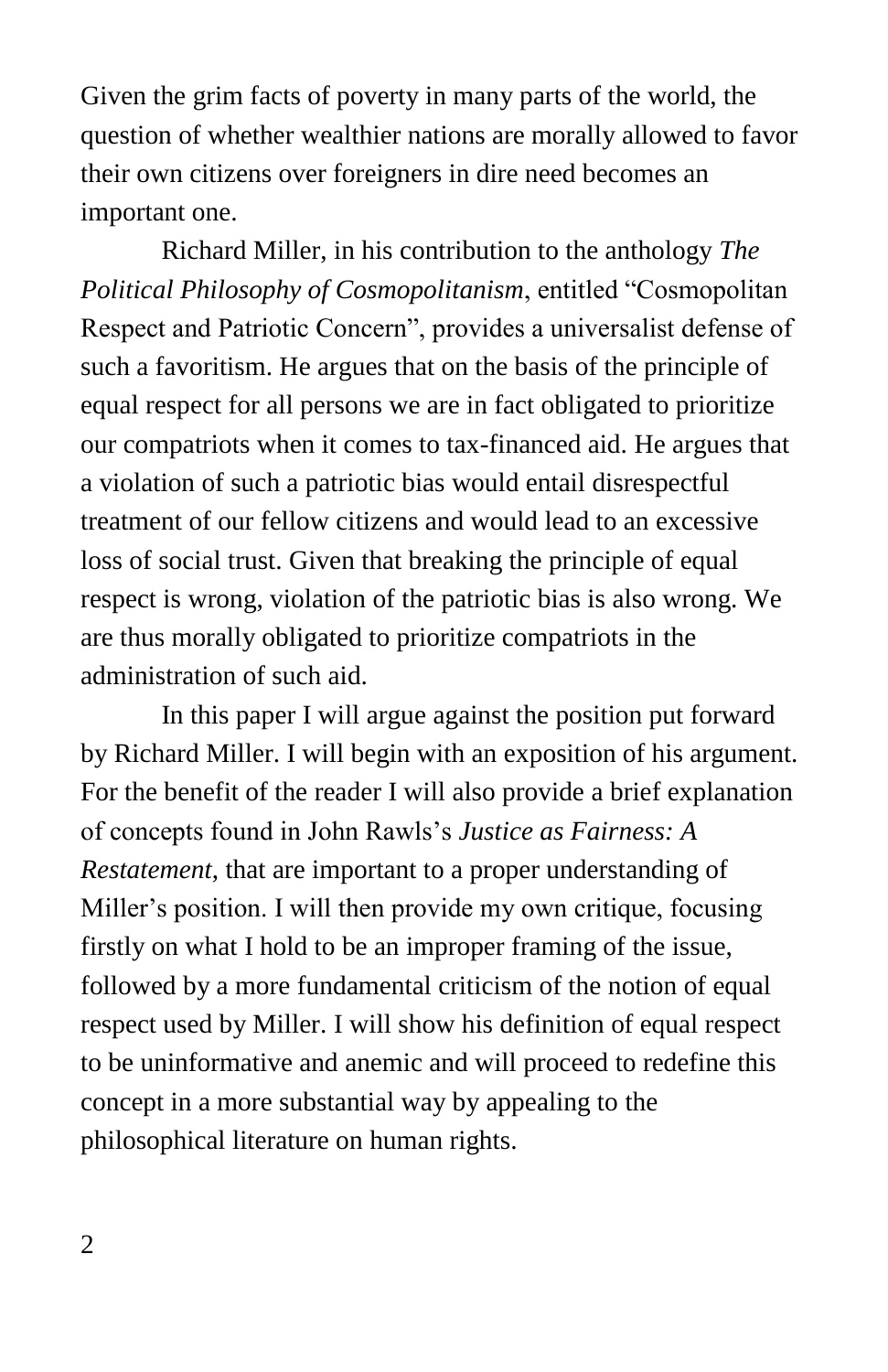#### **Miller**

 $\overline{a}$ 

In his paper, Miller aims to provide "a universalist" justification of the patriotic bias in aid. $\frac{1}{2}$  Universalism here refers to a position similar to cosmopolitanism, which takes human beings as 'the relevant unit of moral concern'. It is mainly defined in contrast to what Miller calls particularism, which is a view maintained by philosophers such as David Miller and Michael Sandel, who ascribe intrinsic value to communities of persons such as nations. For particularists, the defense of patriotism is usually based on some notion that it benefits the community or the nation state. Since Richard Miller rejects a view of nations as intrinsically valuable he cannot make a similar claim. In fact, because he adopts the universalist view of all persons as having equal moral value, he commits himself to the use of universal principle that applies to all persons. This principle is that of equal respect.

In order to establish a patriotic bias, however, he first has to identify what such a bias consists of. He points out that the patriotic bias is really a combination of two biases: an attention bias and a budgetary bias. To establish the attention bias he has to prove that we are justified and indeed obligated to pay more attention to the needs of our compatriots than to the needs of foreigners. The budgetary bias is then the working out of this attention bias in terms of assigning aid and simply means that the majority of our tax-financed aid is indeed spent on compatriots. He recognizes that he has to establish the attention bias before he can claim the budgetary bias.

<sup>&</sup>lt;sup>2</sup> Richard W. Miller, "Cosmopolitan Respect and Patriotic Concern," in *The Political Philosophy of Cosmopolitanism*, ed. Gillian Brock and Harry Brighouse (Cambridge: Cambridge University Press, 2005), 127.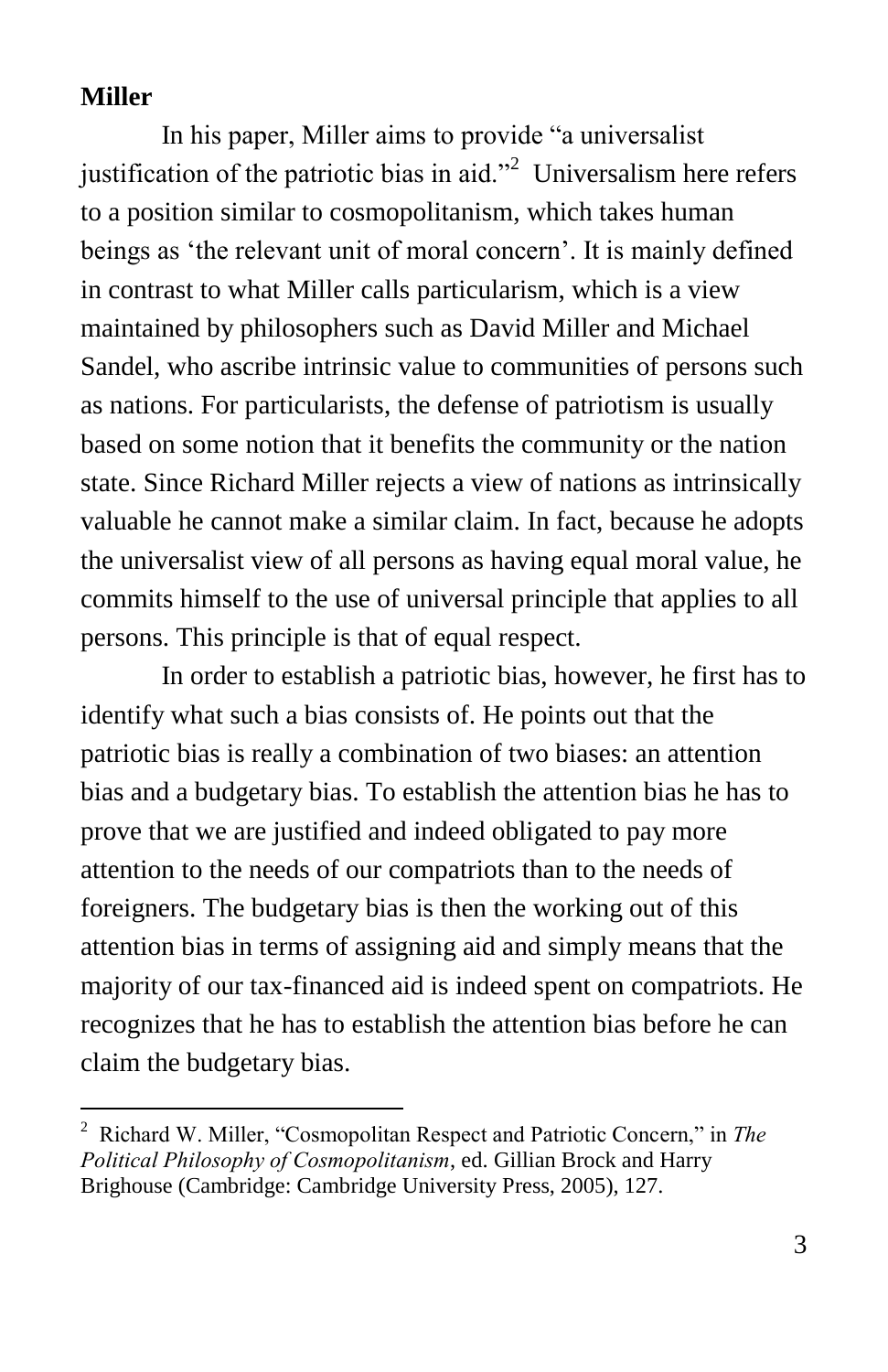#### **Equal Respect**

In establishing the principle of equal respect, Miller makes an appropriate distinction between respect and concern. Whereas most of the literature conflates these two terms, he defines them separately. Concern, for Miller, applies to personal relationships such as between family members, friends etc and signifies a deep level of caring for the well being of others. I think Miller rightly restricts this type of sympathy to those who we are personally acquainted with. As an example, he states that although he owes equal respect to his daughter and the girl across the street, he is not required to have the same level of concern for the latter. I think this is a sensible distinction and it clarifies the task at hand: since concern covers all persons that we stand in a personal relationship to, the principle of respect is the one that will regulate our behavior to strangers domestically and abroad.

The equal respect that we owe to strangers has two main parameters:

- 1) One avoids moral wrongness just in case one conforms to some set of rules for living by which one could express equal respect for all.<sup>3</sup>
- 2) A choice is wrong just in case it violates every set of shared rules of conduct to which everyone could be freely and rationally committed without anyone's violating his or her own self-respect.<sup>4</sup>

 $\overline{a}$ 3 Ibid., 132

<sup>4</sup> Ibid.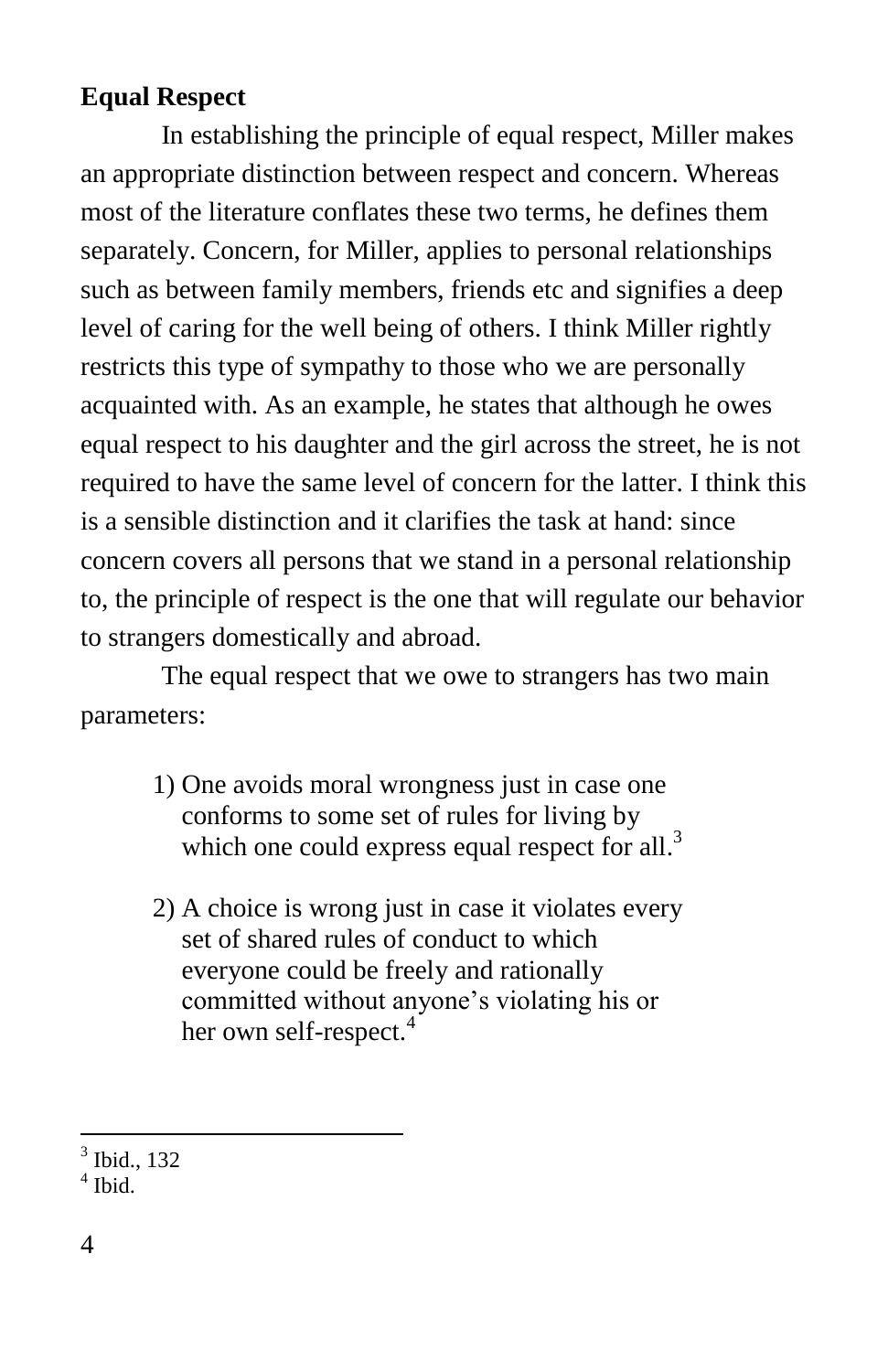The phrasing of these parameters is somewhat confusing, but in a nutshell they provide two conditions under which equal respect is violated. Under the first rule, it is morally wrong to choose a method of administering tax-financed aid that does not show equal respect for all. The second parameter claims that it is wrong to choose a way of distributing aid in a way that some persons could not self-respectfully accept. To use an example, if you and I were to start a lawn mowing business and I suggested that, even though we put in the same amount of work, I should get all the money, then that would not be an arrangement that you could selfrespectfully accept.

Miller thus separates respect out into a *respect outward* and *respect inward*; respect for others and self-respect. Any administration of tax financed aid thus has to express and satisfy both forms of respect.

#### **Rawlsian Intermezzo**

 $\overline{a}$ 

At this point I think it will be beneficial to elucidate some concepts from John Rawls that are implicit in much of Miller's further discussion. Although Miller is not defending anything like a Rawlsian position, much of political philosophy is steeped in the tradition started by Rawls and it is therefore useful to have a basic understanding of some of the background concepts informing this discussion.

Rawls conceives of society as "a fair system of cooperation<sup>5</sup> among free and equal citizens. Fairness is necessary

<sup>5</sup> John Rawls, *Justice as Fairness: A Restatement* (Cambridge: Harvard University Press, 2001), 14.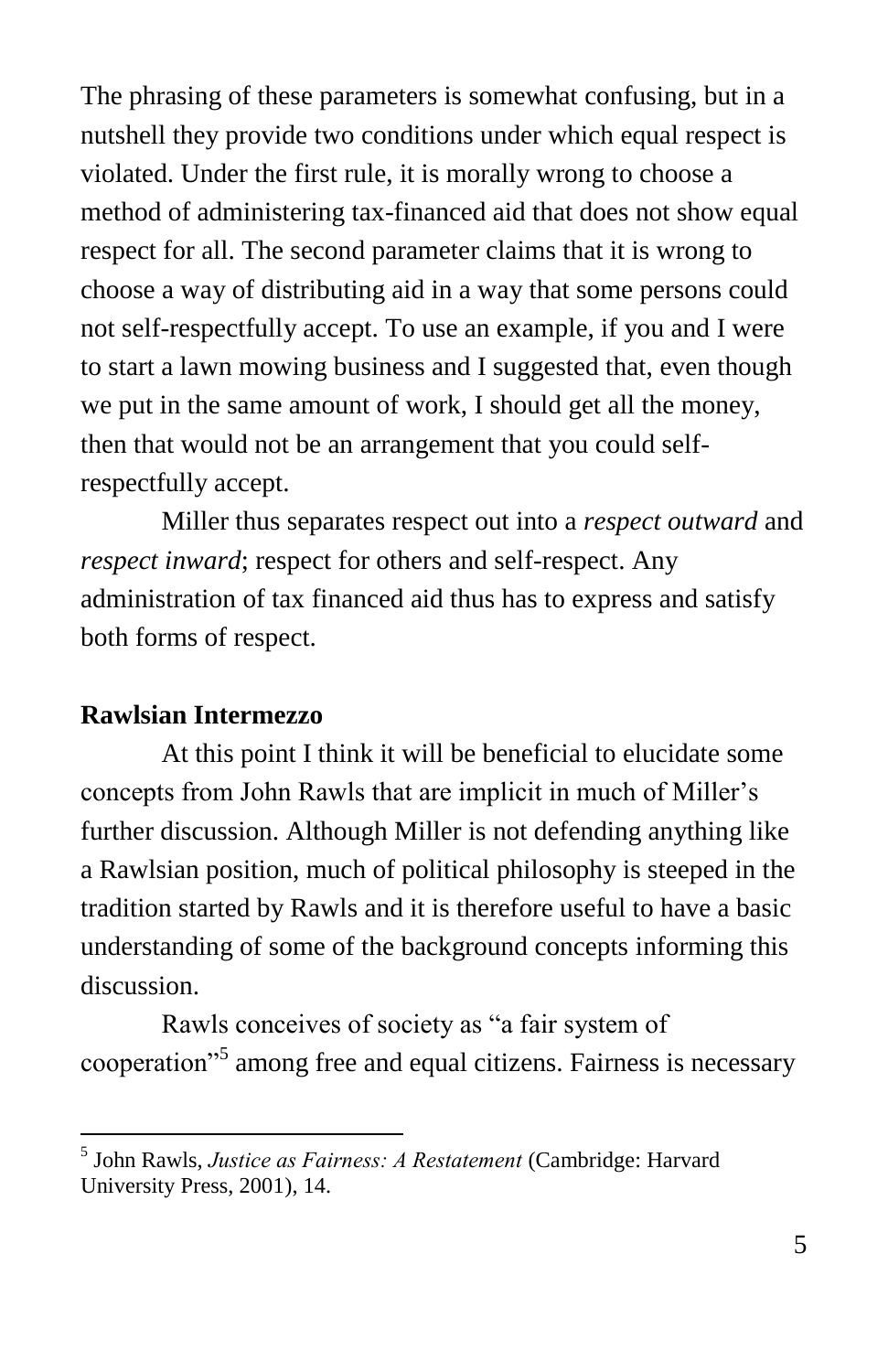for Rawls because one does not choose what society one is born into, and exiting a society is extremely difficult if not impossible. Society is thus unlike other forms of association such as local communities, schools, clubs, church congregations etc. where membership can be given up if one is asked to uphold rules and practices that one is unwilling to support. Since no such an exit option exists for the nation state there is a more urgent demand for fairness.

Not only is societal membership largely involuntary, it also exposes persons to the coercive nature of the state. For Rawls "political power is always coercive power applied by the state and its apparatus of enforcement." <sup>6</sup> As citizens we participate in the creation of laws, which the state then enforces in our name. Justification is thus demanded both on the grounds that laws are enacted in our name as well as that laws are enforced upon us.

Given this nature of society and the demands for justification that it gives rise to, Rawls is particularly concerned with the well being of what he calls "the least-advantaged" members of society."<sup>7</sup> It is easy to see why this is: given the coercive nature of the state and the near impossibility of exiting society, it is the worst off group that is most likely to feel trapped in a system that they would not voluntarily uphold. This group could certainly be coerced into cooperation, but the ideal of a just society would then have been forfeited. I take Miller's concerns about respect to also be focusing largely on this group, and for similar reasons.

 $6$  Ibid., 40

 $<sup>7</sup>$  Ibid., 43</sup>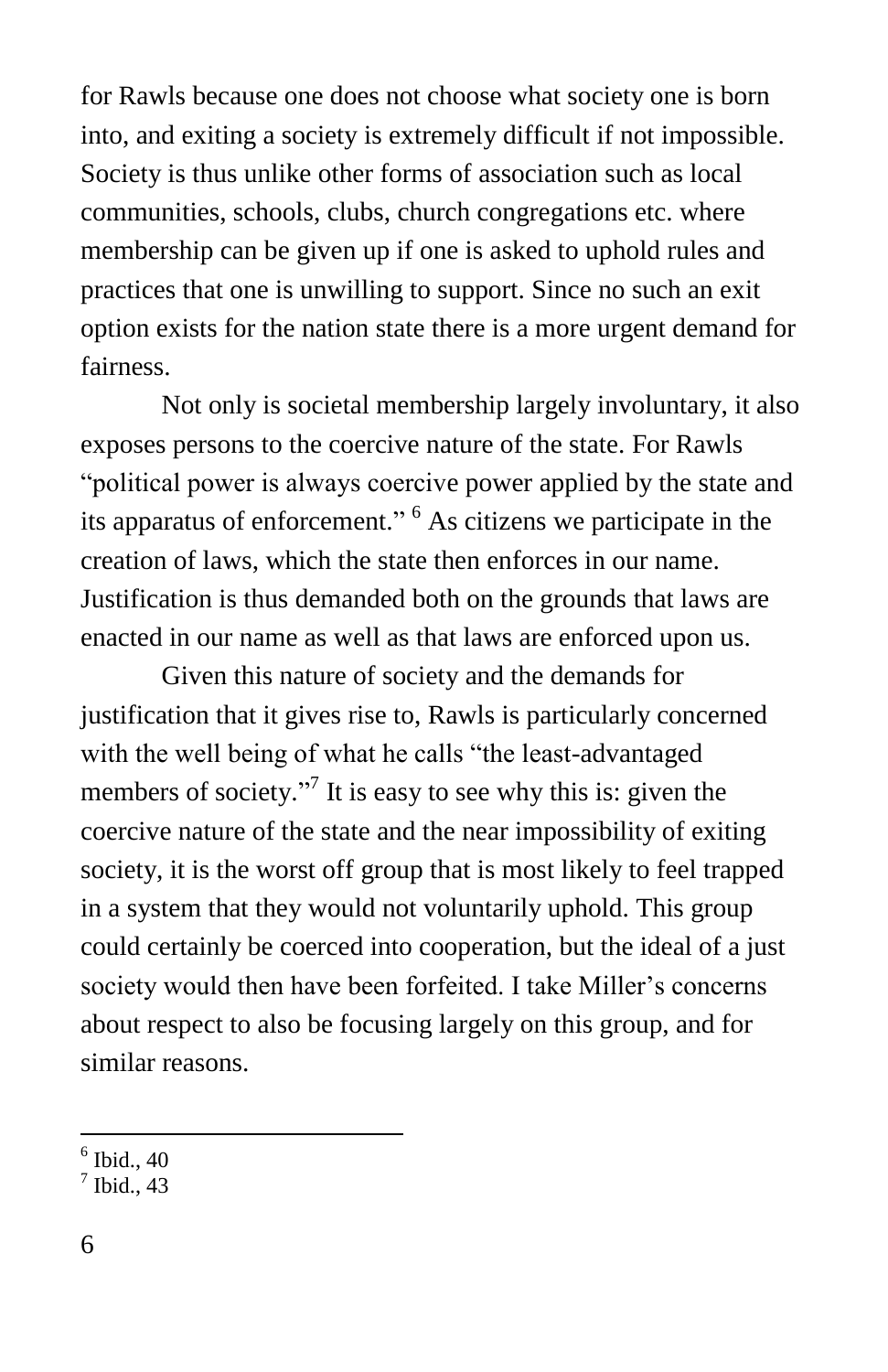#### **Loss of Social Trust**

Returning to Miller's argument, he claims that a failure to prioritize compatriots would entail a violation of the principle of equal respect. This violation comes about in two ways. First, without a patriotic bias, tax-financed aid is distributed in a way that does not express respect to all. Specifically, the least-advantaged members of society are not treated respectfully by their fellow citizens. This goes against the first parameter of equal respect that I stated above. The idea here seems to be that by not paying extra attention to the needs of disadvantaged compatriots we are treating them disrespectfully, which the first parameter holds to be wrong.

The second way in which a breach of equal respect comes about is through the inability of the least-advantaged group in society to self-respectfully accept such an allocation of taxfinanced aid. Put differently, the least well off members of society could not choose a use of tax-financed aid that did not prioritize them and at the same time maintain their self-respect. The sacrifice required of them would be too large, the inequalities faced too stark. Since an allocation is imposed on them that they could not self-respectfully accept, parameter 2 of equal respect is violated and the allocation is thus wrong.

It is important to note here that the priority that Miller requires is a very strong one:

> [P]riority does not totally exclude support for foreign aid in the presence of relevant domestic burdens. Still, until domestic political arrangements have done as much as they can [...] to eliminate serious burdens of domestic inequality of life-prospects, there should be no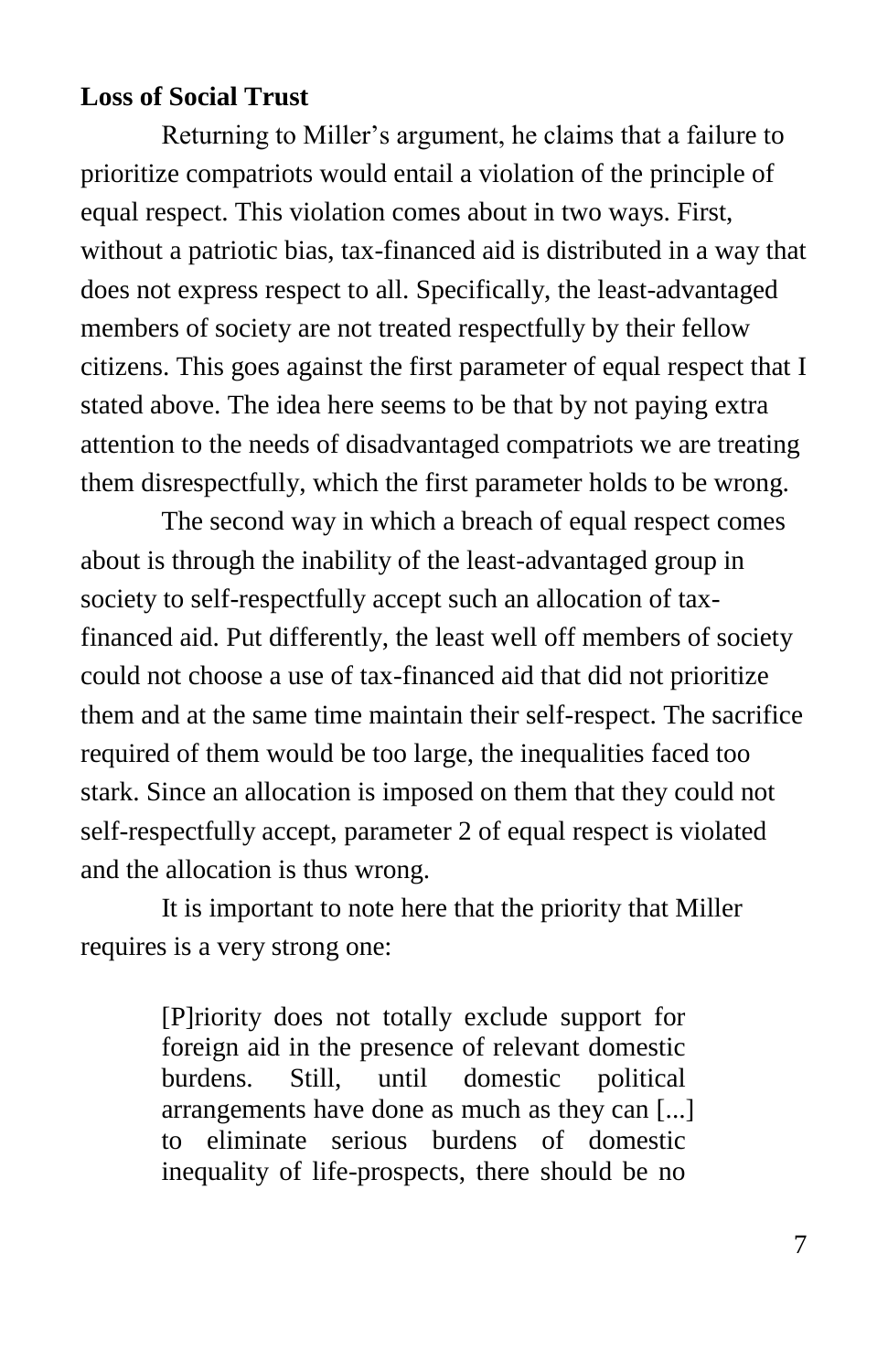significant sacrifice of this goal in order to help disadvantaged foreigners.<sup>8</sup>

To put the consequences of this patriotic bias in context, Miller presents us with three persons who present the three main stakeholders in the outcome of this discussion. Kevin is a corporate lawyer living in a rich suburb of New York. Carla lives in the South Bronx and earns a meager living cleaning other people's apartments. Khalid, finally, collects scrap metal and lives in a slum in Dacca, Bangladesh. Miller maintains that the patriotic bias and its consequences can be self-respectfully accepted by all three. As we stated above, Carla, as a member of the least-advantaged group in society, can self-respectfully accept a situation in which she is prioritized to the extent that Miller suggests in the statement above. Kevin also upholds the principle of equal respect since he is treating Carla in a respectful manner. Khalid, according to Miller, can also self-respectfully accept the patriotic bias that Kevin and Carla adhere to since he understands that both value the social trust that would be lost without such a bias. Kevin and Carla are also assumed to be treating Khalid respectfully, although Miller does not go into detail as to why that would be the case.

Naturally such a bias is a very convenient view for rich societies to hold since it reduces their obligations to foreign aid significantly. As Thomas Nagel points out in "The Problem of Global Justice", however, the fact that a theory is convenient doesn't make it false. 9

<sup>&</sup>lt;sup>8</sup> Miller, "Cosmopolitan Respect and Patriotic Concern", 134 <sup>9</sup> Thomas Nagel, "The Problem of Global Justice," *Philosophy and Public*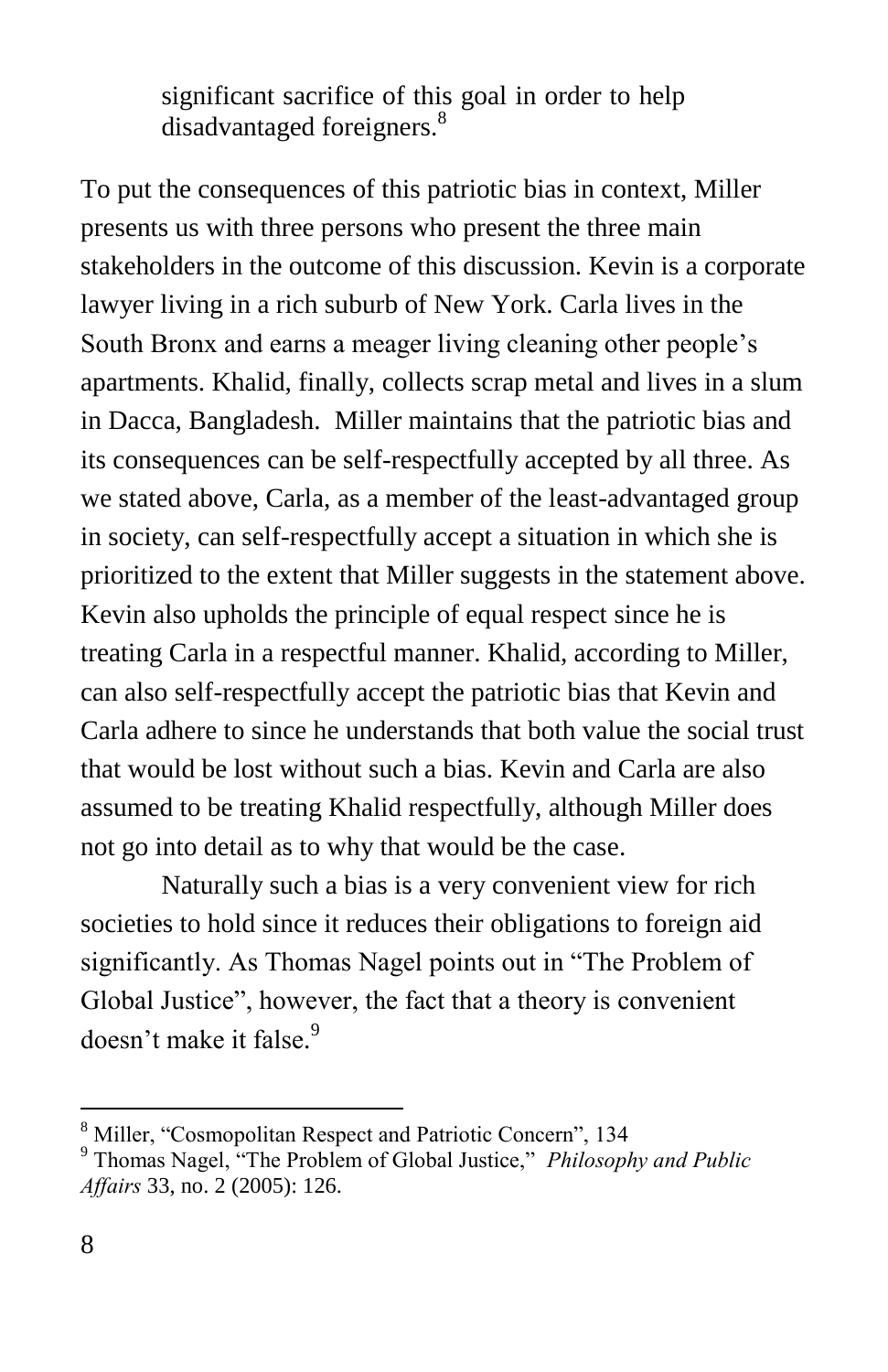There is, however, another reason to be suspicious about Miller's patriotic bias as based on the principle of equal respect. Note that changes in Khalid's level of deprivation do not change the bias. Miller chooses to think of him as a scrap metal collector in Bangladesh, but we could just as easily imagine him as living in a refugee camp in Chad, or working 70 hours a week in a coal mine in Brazil, and Miller's bias would remain unaffected. Also note that Khalid does not feature anywhere in Miller's argument prior to the establishment of the patriotic bias. The fact that Khalid's circumstances are not being taken into account at all makes it at the very least unlikely that he is being shown equal respect.

Deciding on the extent of a patriotic bias that is supposed to show equal respect to all can hardly be done without looking at the needs of foreigners, especially given the severity of global poverty. Although the facts of global poverty cannot, in and of themselves, decide the debate about patriotic bias, they can help pull it into focus. Thomas Pogge estimates that in the 15 years following the Cold War, 270 million people died from poverty related causes, an average of 18 million a year.<sup>10</sup> Against the backdrop of these grim facts, a theory that does not take into account the needs of the global poor can hardly claim to express equal respect for all.

In the next section I will present two criticisms of Miller's argument. The first focuses on a framing issue that I think skews the debate and misrepresents the trade-offs involved in reallocation

<sup>&</sup>lt;sup>10</sup> Pogge, Thomas W. M. "From *A Cosmopolitan Perspective on the Global Economic Order*.‖ In *The Political Philosophy of Cosmopolitanism*, edited by Gillian Brock and Harry Brighouse, (Cambridge: Cambridge University Press, 2005), 92.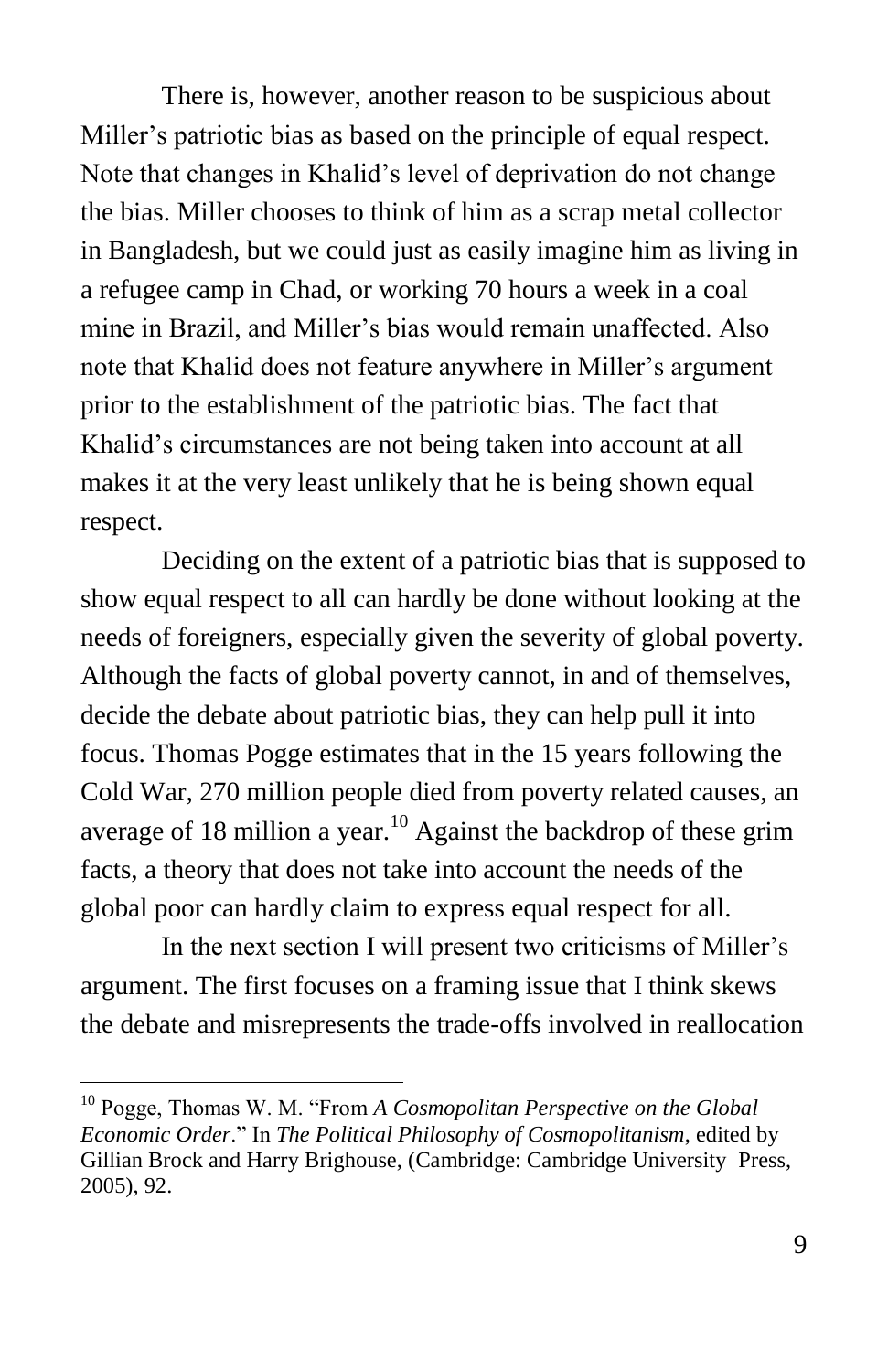of tax-financed aid. The second criticism is far more fundamental and proves that the principle of equal respect used by Miller is uninformative and stands in need of a better definition. I will consequently suggest a more informative definition grounded in contemporary political philosophy of human rights.

#### **Framing**

My claim here is that Miller gets the strong bias that he wants by the way he frames the reallocation of tax-financed aid. In short, my contention is that Miller implicit assumes the amount of tax-financed aid to be fixed, or determined at a point prior to the patriotic bias discussion. By doing this, any imagined change to the allocation of this aid becomes a zero-sum game between Carla and Khalid. The amount of aid is set, so any aid to Khalid will have to come out of tax money reserved for Carla. This places undue tension on the allocation decision as we are forced to choose between two persons clearly in need. Certainly, in absolute terms Khalid is worse off than Carla, but on the other hand Carla is forced to participate in a society with people like Kevin, which raises concerns of fairness domestically. The radically unequal income distribution in the United States only further aids Miller's argument.

My point is that this is an incorrect framing of the question. If we are really concerned with equal respect for all, we should not take tax aid as given, but rather as a function of the needs of Carla and Khalid and what is owed to them on account of this respect. If, for the sake of argument, we take Kevin as the sole tax payer, then the tax rate imposed on him should be set at a level at which both Carla and Khalid can self-respectfully accept the amount of aid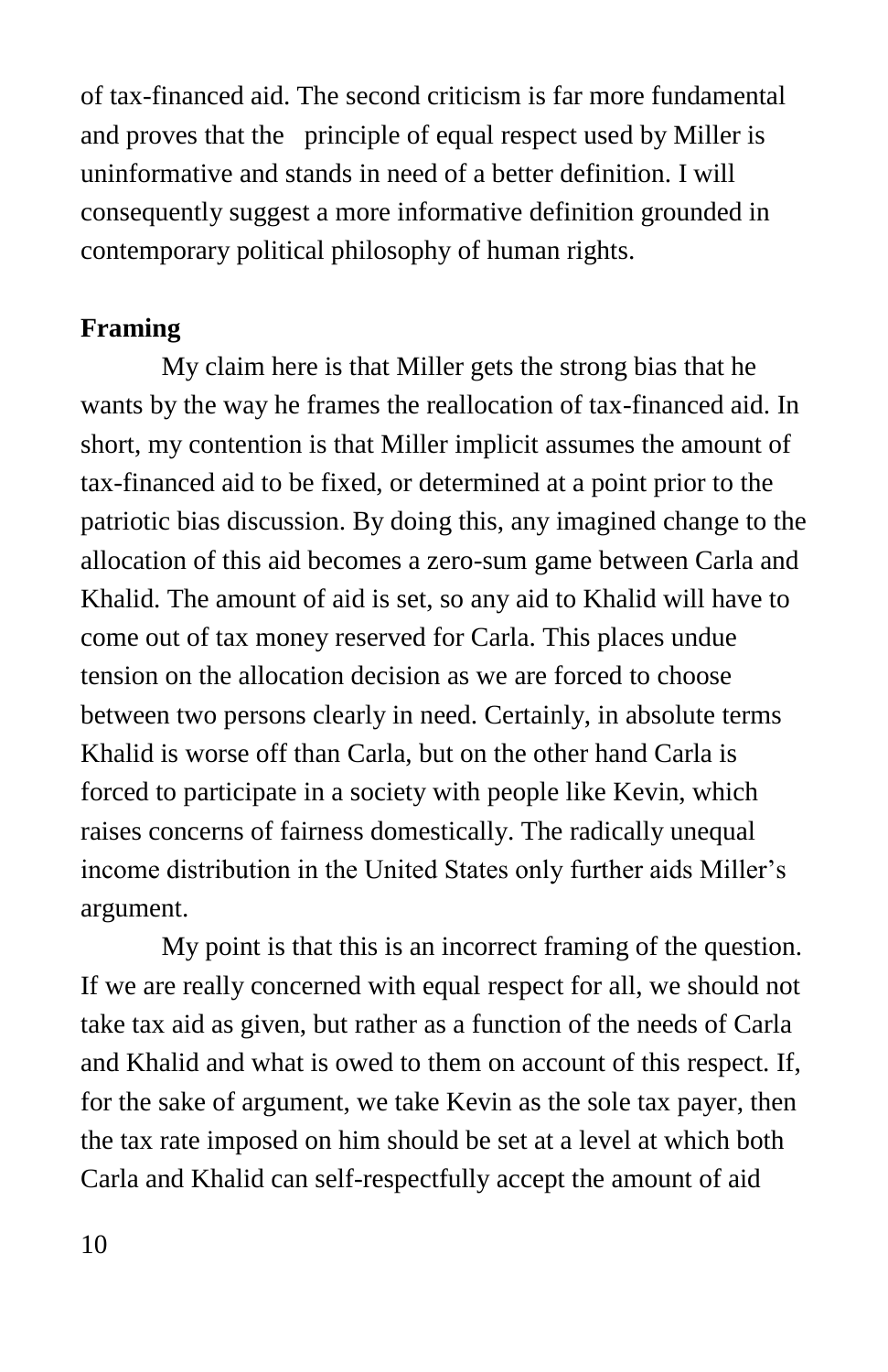they receive. Framing the question in this way, I think Miller may still be justified in claiming that more is owed to compatriots on account of the coercive nature of the state. However, the amount owed to Khalid is likely to be much higher than what he has in mind. Thinking about the reallocation of aid in this way also makes more sense if we view it from Khalid's perspective. He is more likely to think of himself as being owed some type of aid by Kevin rather than by Carla, since Kevin is in a position to improve Khalid's life significantly, at little cost to himself.

This then raises the question of how much domestic and foreign aid would be sufficient for the satisfaction of the principle of equal respect and whether Kevin could self-respectfully accept such a tax burden. This is where the limitations of Miller's account become clearly visible, because the definition of equal respect that he uses is completely uninformative on this matter. It seems to me that Khalid could not self-respectfully accept the bias proposed by Miller, but how much would foreign aid have to increase for that to change? And if we found this amount, how could we tell if the tax burden required is one that Kevin could self-respectfully accept?

#### **Equal Respect Revisited**

The uninformative nature of the equal respect principle stems from the fact that Miller defines it in terms of respect. If we look again at the two parameters, we notice that they largely constitute an elucidation of the concept of equal respect. Miller effectively break it down into two components: respect-towards and self-respect. Parameters one and two deal with those respectively. However, the meaning and import of these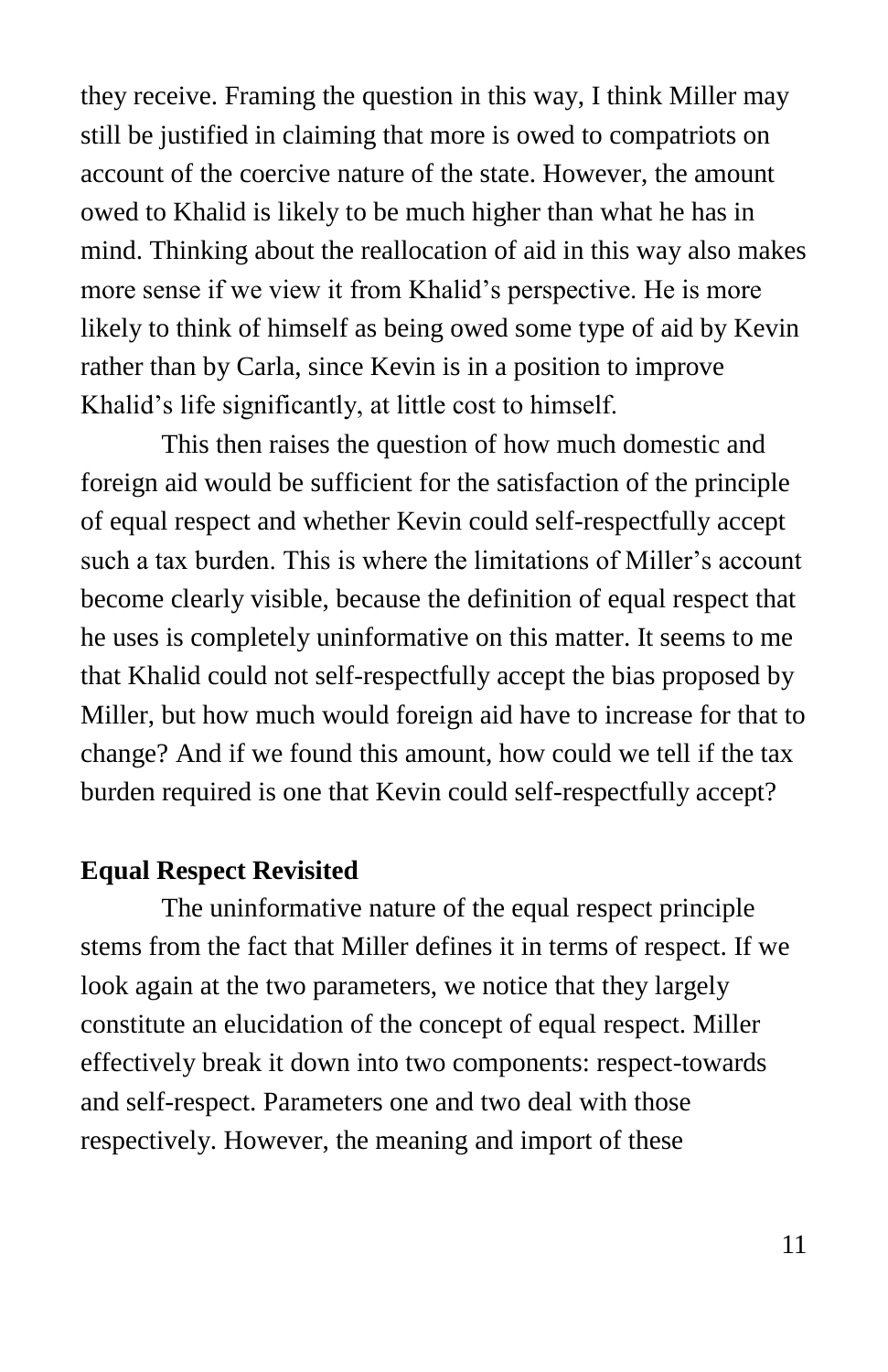components remains unhappily vague as can be seen in the discussion at the end of the previous section.

I think current thought in political philosophy can provide us with more informative concepts of what equal respect entails. The one I shall focus on here is the recent work in philosophy of human rights, although Amarty Sen and Martha Nussbaum's work on the human capabilities approach is also a strong candidate.

#### **Human Rights as Equal Respect**

International human rights practice is commonly seen as motivated by the need to protect human dignity in some form or other. Although this idea of dignity is rather vague, a clear connection can be seen with the idea of respect. What we mean by equal respect is that we treat other persons as having a certain amount of equal intrinsic value. We regard them as worthy of moral consideration.

Recent works in the philosophy of human rights have expounded this idea of dignity and tried to give it more substance. They have established strong philosophical frameworks for thinking about the goal and content of human rights. The account given by James Nickel in *Making Sense of Human Rights* focuses on vital human interests that human rights are designed to protect. As such, human rights can be seen as necessary conditions for living a minimally good life. James Griffin's account in *On Human Rights* envisions them as protecting a person's liberty, autonomy, and basic standard of living.<sup>11</sup> Again, human rights are used to protect what we see as central to human life.

<sup>&</sup>lt;sup>11</sup> James Griffin, *On Human Rights* (Oxford: Oxford University Press, 2008), 51.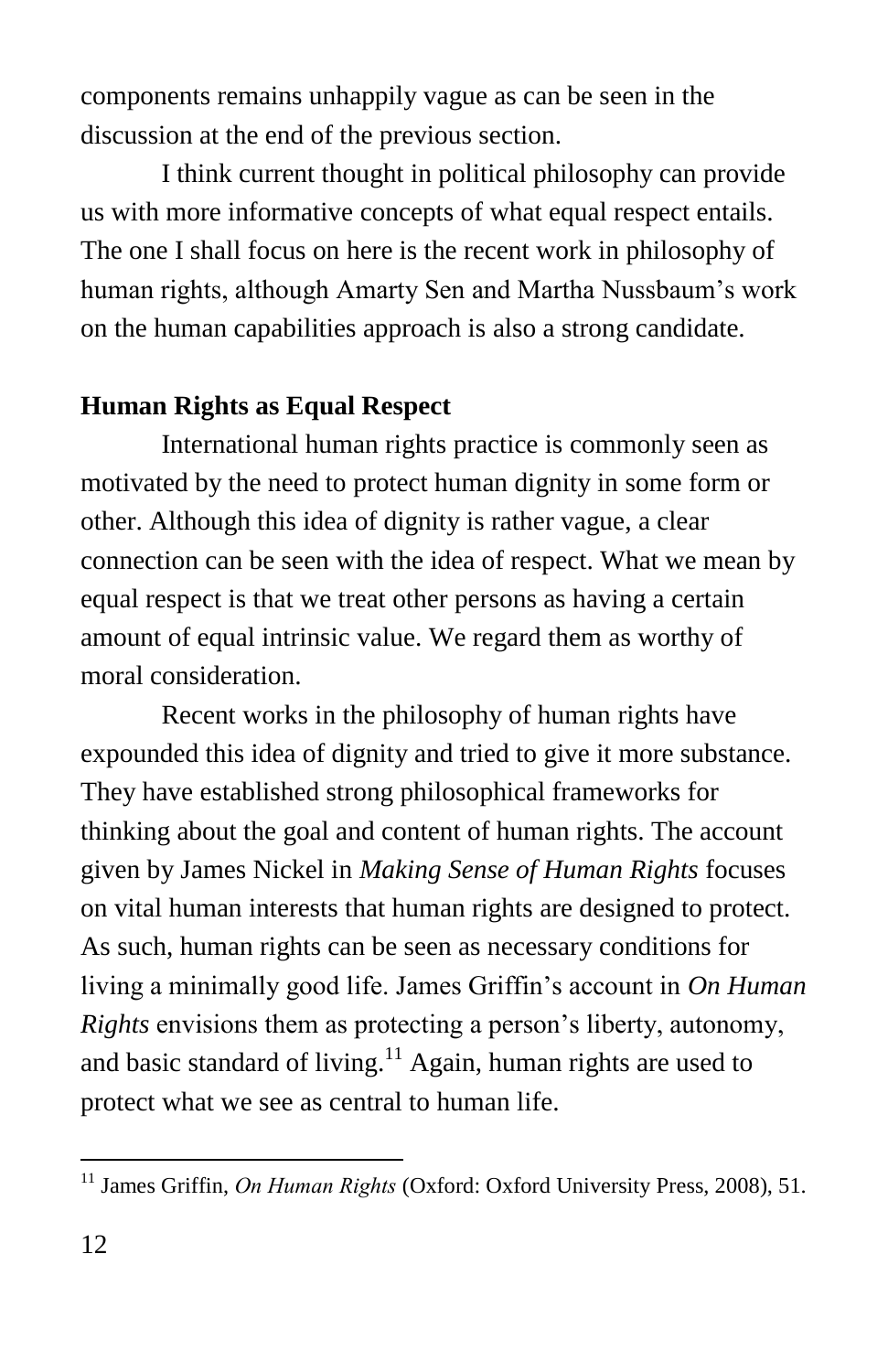I think that these accounts can help lend content to the concept of equal respect. Since human rights are necessary conditions for a minimally good life, violating them can rightly be seen as disrespecting the holder of that right. Human rights thus set a minimum standard for what equal respect for all persons requires: namely a guarantee not to violate human rights and a strong duty to help uphold and enforce them whenever one is in a position to do so at relatively low cost to oneself.

Applying this human rights definition of equal respect to Miller's account yields a very different outcome. For one, the patriotic bias can no longer be established by only considering the domestic case. Instead, equal respect demands an effort to guarantee the observance of human right for all persons both domestically and abroad.

Certainly I have only sketched an outline here of what such an approach to the allocation of tax-financed aid would entail. Further development of the idea of 'human rights as a standard for equal respect' is necessary in order to work out its exact practical implications. The duties of different well-off societies to help the global poor in having their human rights protected need to be coordinated and a reasonable limit needs to be placed on the burden that such duties can impose on these societies.

Nevertheless, it appears clear from the outset that any patriotic bias that claims to show equal respect on my definition of that term, would be quite different from the one argued for by Miller. It almost certainly calls for a greater transfer of aid from the per-capita rich countries to those in need. It does not preclude the existence of a patriotic bias in tax-financed aid, and in fact arguments for such a bias are probably justified. It does mean that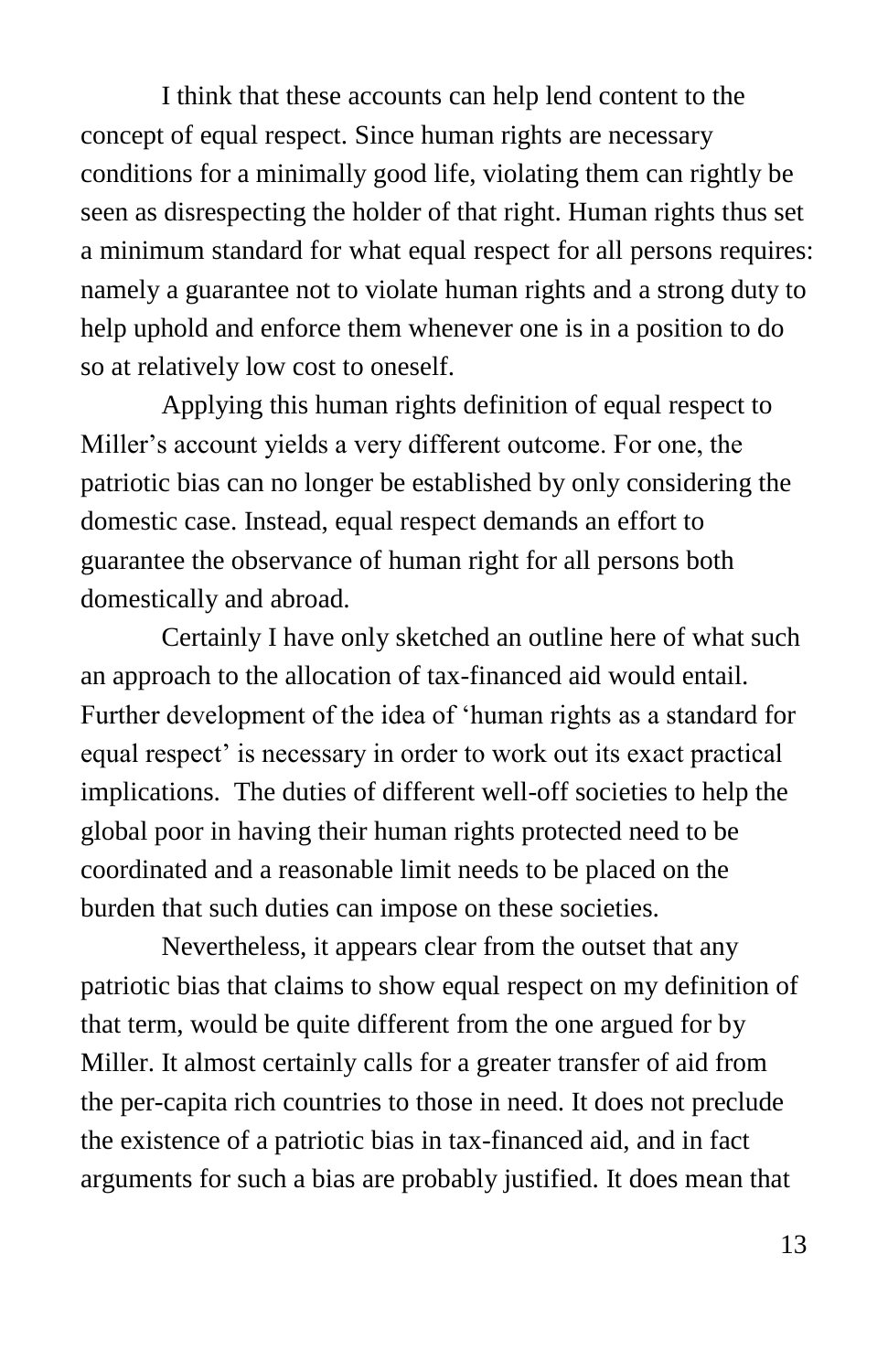demands for equal respect will take precedence over any considerations of patriotic priority, as I have argued they should.

#### **Conclusion**

In this paper I have shown that Richard Miller's argument for a patriotic bias rests on an uninformative definition of the principle of equal respect. Due to the indeterminate nature of this principle, it is unclear what sort of patriotic bias can be justified. Whether different allocations of tax-financed aid show equal respect for all becomes a matter of speculation and personal interpretations of human psychology.

I have argued that the philosophical human rights tradition can provide us with a more substantial account of what respect for persons entails. Recent influential works by James Nickel and James Griffin suggest human rights as a protection of abilities and interests necessary for living a minimally good life. Given the important nature of human rights to individuals persons, I suggest that equal respect entails the non-violation of these rights as well as a duty to protect and uphold them when one can do so at little cost to oneself. I note that this is merely the first step in the creation of such an account and that more work is needed to establish clearly the demands 'human rights as a standard for equal respect' can and ought to give rise to. I do contend that any account based on this new definition of human rights will fail to establish a patriotic bias as strong as the one argued for by Richard Miller.

A last remark with regard to the question of tax-financed aid is in order. As Charles Beitz has noted, discussions in the field of global economic justice often make too much of the importance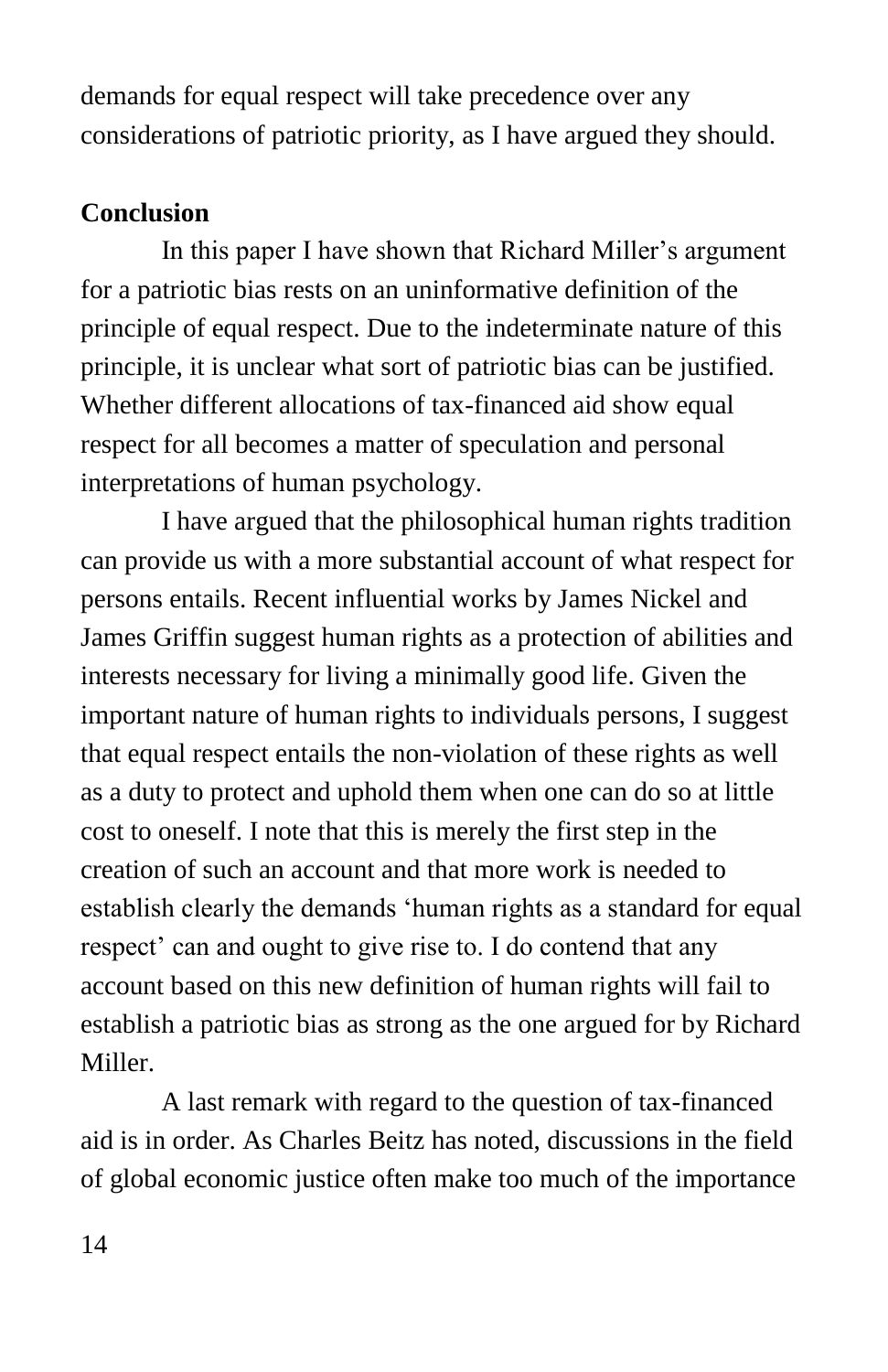of transfer payments from tax dollars.<sup>12</sup> More effective, efficient and lasting solutions to problems of economic inequality and global poverty can likely be found through the structural rearrangement of institutions such that they favor - or at the very least cease to actively disadvantage - the global poor. For the purpose of this paper, which was a response to Miller's patriotic bias in tax-financed aid, such questions of institutional reform were unfortunately not within our scope. Discussions in the field of global justice and cosmopolitanism can perhaps shine a light on fruitful solutions in that direction.

<sup>&</sup>lt;sup>12</sup> Charles Beitz, "Cosmopolitanism and Global Justice," *The Journal of Ethics* 9*,* no. 2 (2005)